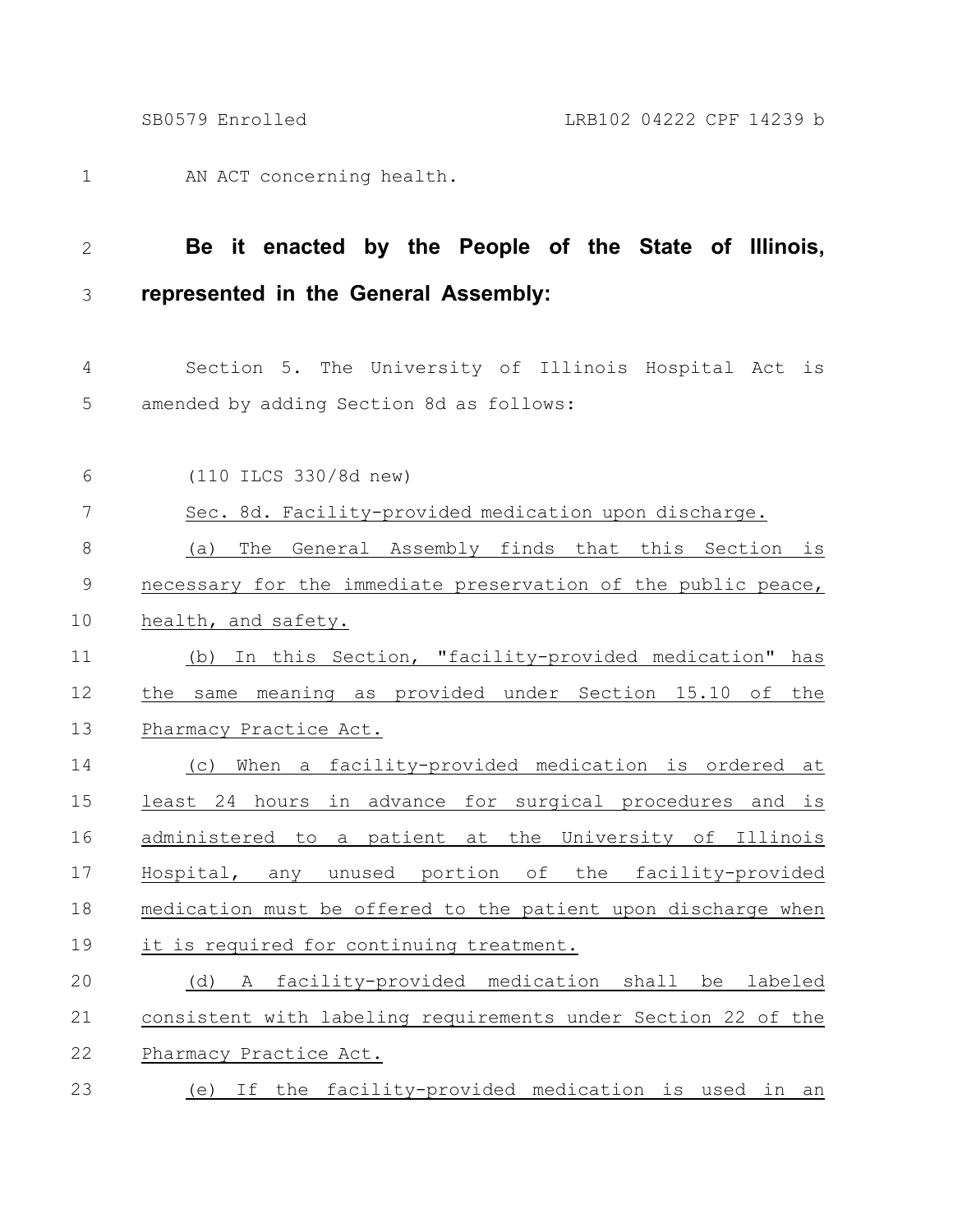operating room or emergency department setting, the prescriber is responsible for counseling the patient on its proper use and administration and the requirement of pharmacist counseling is waived. Section 10. The Ambulatory Surgical Treatment Center Act is amended by adding Section 7d as follows: (210 ILCS 5/7d new) Sec. 7d. Facility-provided medication upon discharge. (a) The General Assembly finds that this Section is necessary for the immediate preservation of the public peace, health, and safety. (b) In this Section, "facility-provided medication" has the same meaning as provided under Section 15.10 of the Pharmacy Practice Act. (c) When a facility-provided medication is ordered at least 24 hours in advance for surgical procedures and is administered to a patient at a facility licensed under this Act, any unused portion of the facility-provided medication must be offered to the patient upon discharge when it is required for continuing treatment. (d) A facility-provided medication shall be labeled consistent with labeling requirements under Section 22 of the Pharmacy Practice Act. (e) If the facility-provided medication is used in an 1 2 3 4 5 6 7 8 9 10 11 12 13 14 15 16 17 18 19 20 21 22 23 24 SB0579 Enrolled - 2 - LRB102 04222 CPF 14239 b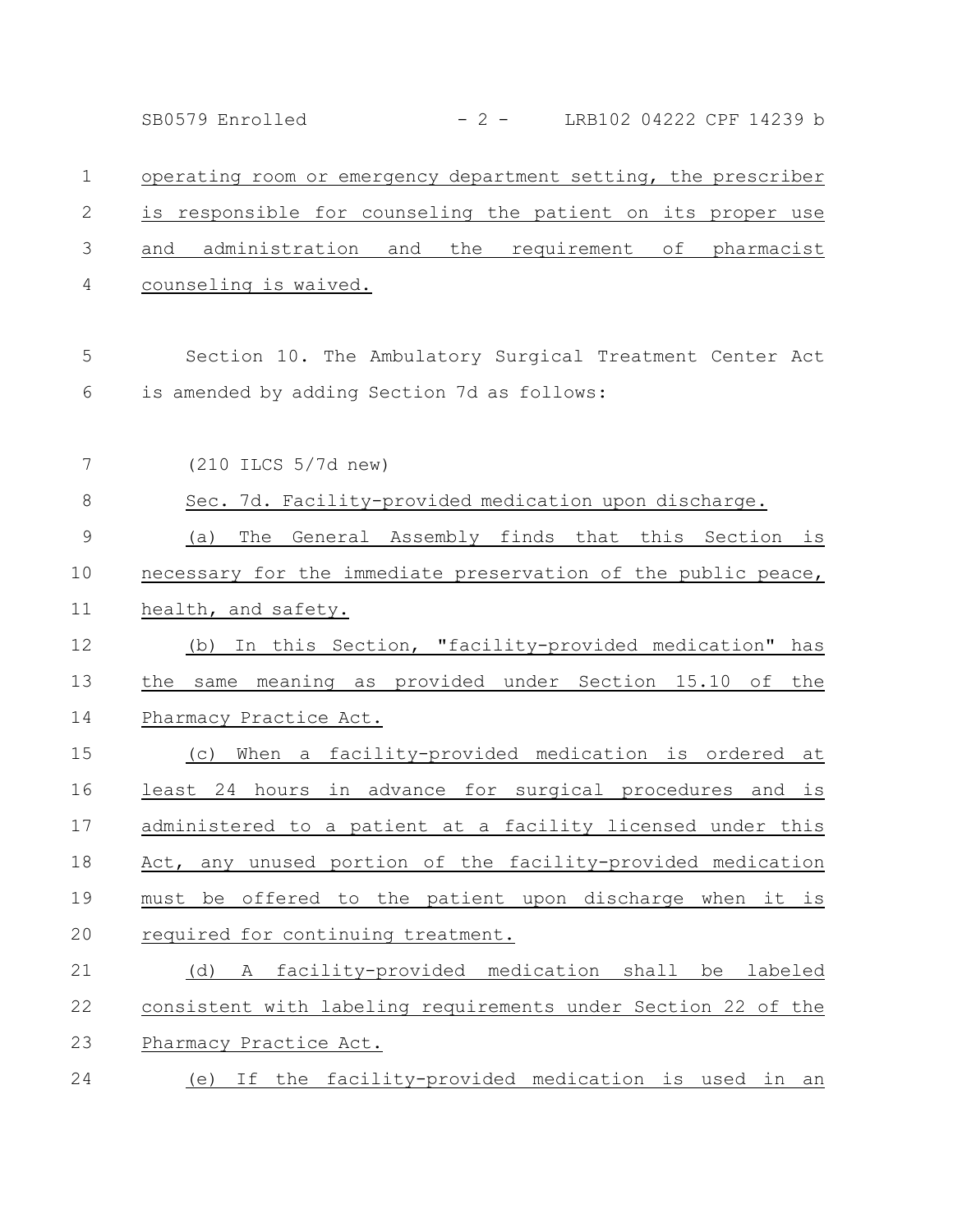operating room setting, the prescriber is responsible for counseling the patient on its proper use and administration and the requirement of pharmacist counseling is waived. Section 15. The Hospital Licensing Act is amended by adding Section 6.28 as follows: (210 ILCS 85/6.28 new) Sec. 6.28. Facility-provided medication upon discharge. (a) The General Assembly finds that this Section is necessary for the immediate preservation of the public peace, health, and safety. (b) In this Section, "facility-provided medication" has the same meaning as provided under Section 15.10 of the Pharmacy Practice Act. (c) When a facility-provided medication is ordered at least 24 hours in advance for surgical procedures and is administered to a patient at a hospital licensed under this Act, any unused portion of the facility-provided medication must be offered to the patient upon discharge when it is required for continuing treatment. (d) A facility-provided medication shall be labeled consistent with labeling requirements under Section 22 of the Pharmacy Practice Act. (e) If the facility-provided medication is used in an operating room or emergency department setting, the prescriber 1 2 3 4 5 6 7 8 9 10 11 12 13 14 15 16 17 18 19 20 21 22 23 24 SB0579 Enrolled - 3 - LRB102 04222 CPF 14239 b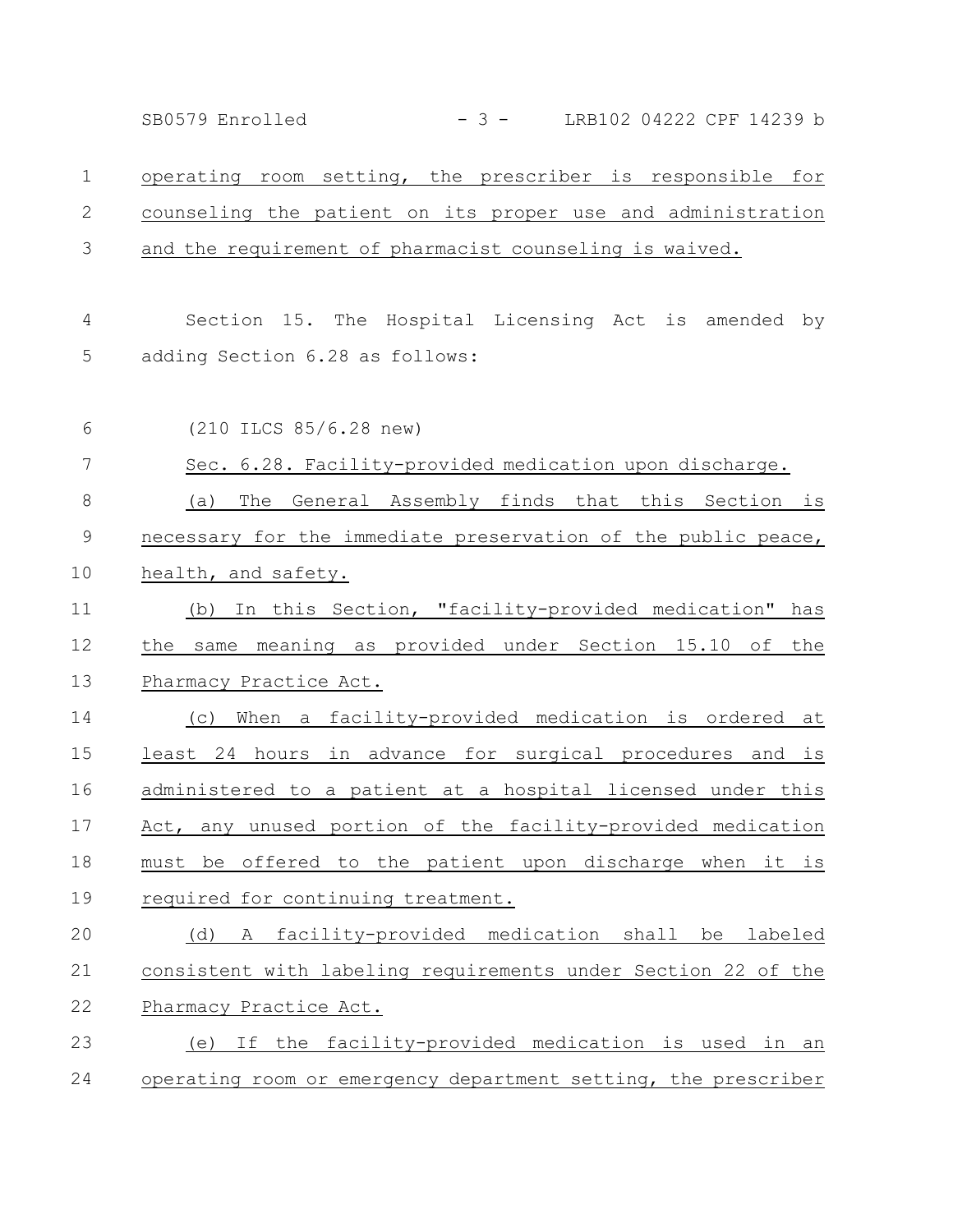is responsible for counseling the patient on its proper use and administration and the requirement of pharmacist counseling is waived. Section 20. The Pharmacy Practice Act is amended by adding Section 15.10 as follows: (225 ILCS 85/15.10 new) Sec. 15.10. Facility-provided medication upon discharge. (a) The General Assembly finds that this Section is necessary for the immediate preservation of the public peace, health, and safety. (b) In this Section, "facility-provided medication" means any topical antibiotic, anti-inflammatory, dilation, or glaucoma drop or ointment. (c) When a facility-provided medication is ordered at least 24 hours in advance for a surgical procedure and is administered to a patient at the facility, any unused portion of the facility-provided medication must be offered to the patient upon discharge when it is required for continuing treatment. (d) A facility-provided medication shall be labeled consistent with labeling requirements under Section 22. (e) If the facility-provided medication is used in an operating room or emergency department setting, the prescriber is responsible for counseling the patient on its proper use 1 2 3 4 5 6 7 8 9 10 11 12 13 14 15 16 17 18 19 20 21 22 23 24 SB0579 Enrolled - 4 - LRB102 04222 CPF 14239 b